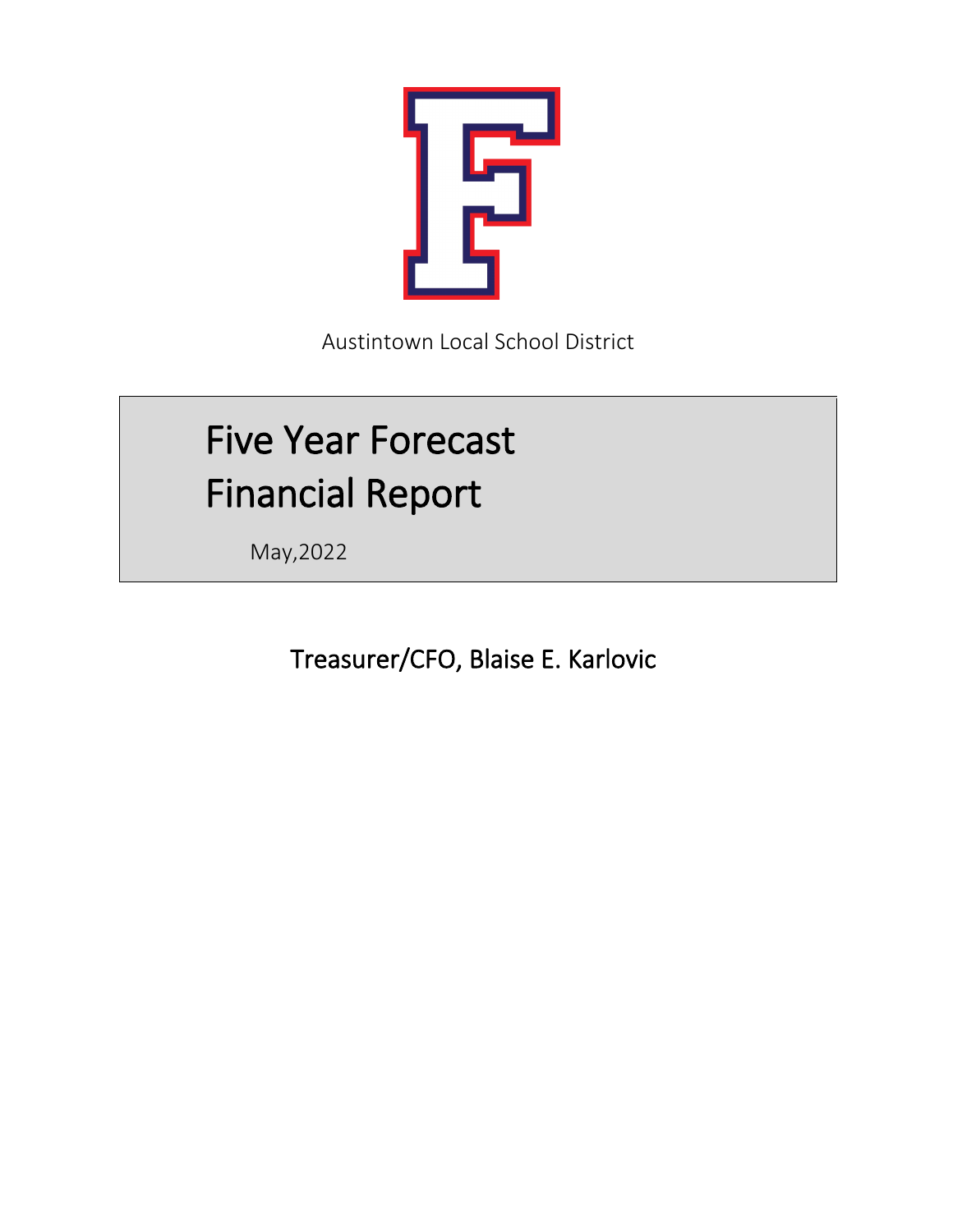| <b>Table of Contents</b>     | Page       |
|------------------------------|------------|
| Forecast Summary             | 3          |
| Revenue Overview             | 4          |
| Revenue Notes                | 5          |
| <b>Expenditures Overview</b> | $\epsilon$ |
| <b>Expenditure Notes</b>     | 7          |
| Five Year Forecast           | 8          |

# Forecast Purpose/Objectives

Ohio Department of Education's purposes/objectives for the five-year forecast are:

- 1. To engage the local board of education and the community in the long range planning and discussions of financial issues facing the school district.
- 2. To serve as a basis for determining the school district's ability to sign the certificate required by O.R.C. §5705.412, commonly known as the "412 certificate."
- 3. To provide a method for the Department of Education and Auditor of State to identify school districts with potential financial problems.

Forecast Methodology - This forecast is prepared based upon historical trends and current factors. This information is then extrapolated into estimates for subsequent years. The forecast variables can change multiple times throughout the fiscal year and while cash flow monitoring helps to identify unexpected variances no process is guaranteed. The intent is to provide the district's financial trend over time and a roadmap for decisions aimed at encouraging financial sustainability and stability.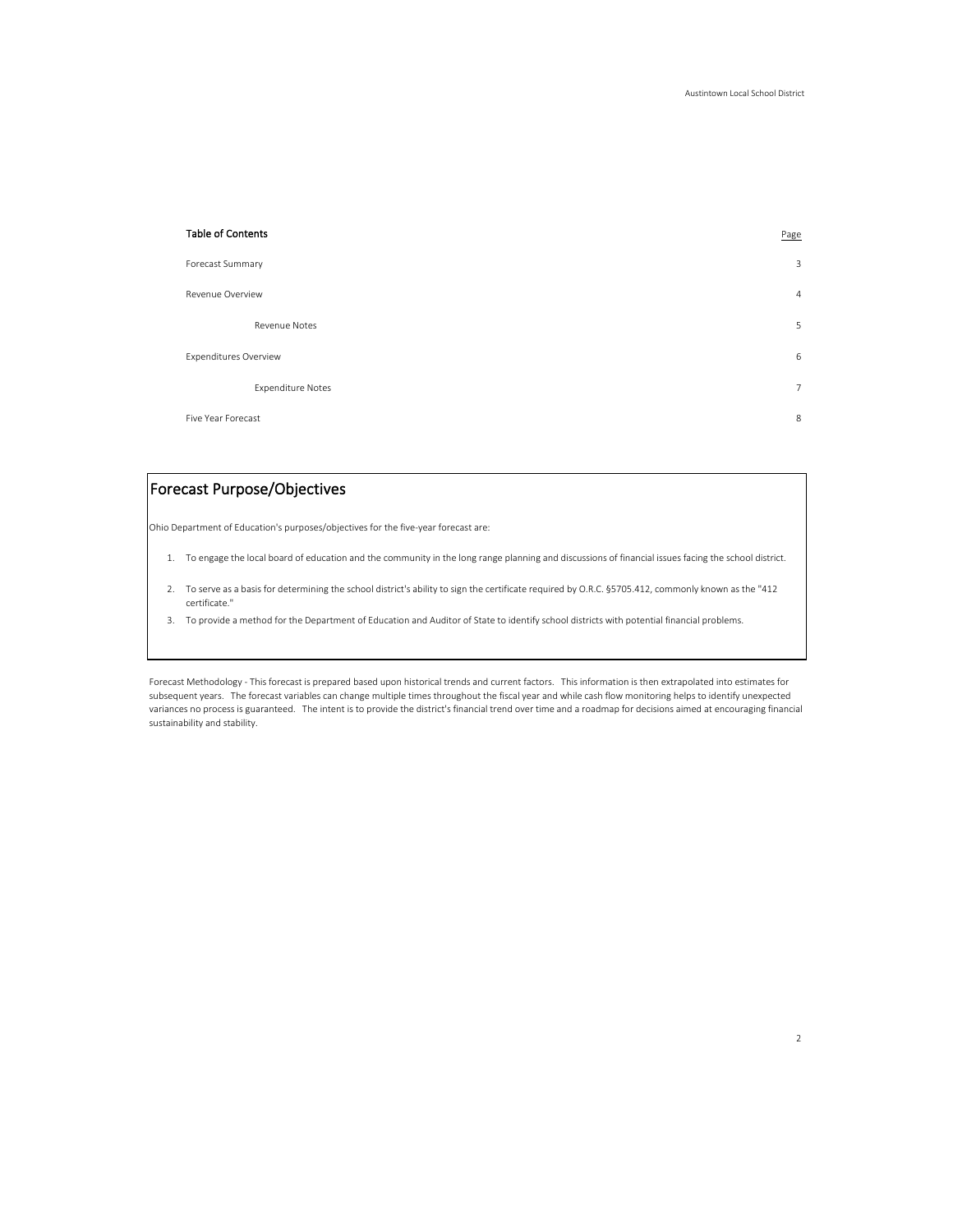# Forecast Summary



Note: Cash balance (Line 7.020) plus any existing levy modeled as renewed or new during the forecast.

| <b>Financial Forecast</b>                         | <b>Fiscal Year</b><br>Fiscal Year |                | Fiscal Year    | <b>Fiscal Year</b> | Fiscal Year    |
|---------------------------------------------------|-----------------------------------|----------------|----------------|--------------------|----------------|
|                                                   | 2022                              | 2023           | 2024           | 2025               | 2026           |
| Beginning Balance (Line 7.010) Plus               | 13.879.600                        | 15.167.689     | 14,368,575     | 12.708.614         | 9,840,391      |
| + Revenue                                         | 43,822,298                        | 43,323,849     | 44,556,929     | 44,795,032         | 45,677,256     |
| + Proposed Renew/Replacement Levies               |                                   |                | ٠              |                    |                |
| + Proposed New Levies                             | $\overline{\phantom{a}}$          |                | ٠              |                    |                |
| - Expenditures                                    | (42,534,210)                      | (44, 122, 963) | (46, 216, 889) | (47,663,256)       | (49, 187, 786) |
| = Revenue Surplus or Deficit                      | 1,288,088                         | (799, 114)     | (1,659,960)    | (2,868,224)        | (3,510,530)    |
| Line 7.020 Ending Balance with renewal/new levies | 15,167,689                        | 14,368,575     | 12,708,614     | 9,840,391          | 6,329,861      |

Analysis Without Renewal Levies Included:

| Revenue Surplus or Deficit w/o Levies | 1.288.088  | 799.114)  | -096.699.7 | 2241<br>2.868.224 |           |
|---------------------------------------|------------|-----------|------------|-------------------|-----------|
| Ending Balance w/o Levies             | 15.167.689 | 4.368.575 | 12.708.614 | 9.840.391         | 6.329.861 |

In FY 2022 a revenue surplus is expected. This means that expenditures are expected to be less than revenue by -\$1,288,088 in FY 2022. By the last year of the forecast, FY 2026, the district is expected to have a revenue shortfall where expenditures are projected to be greater than revenue by \$3,510,530 The district would need to cut its FY 2026 projected expenses by 7.14% in order to balance its budget without additional revenue.

The district's cash balance is positive at year-end in FY 2022 and is projected to worsen by FY 2026. A worsening cash balance can erode the district's financial stability over time.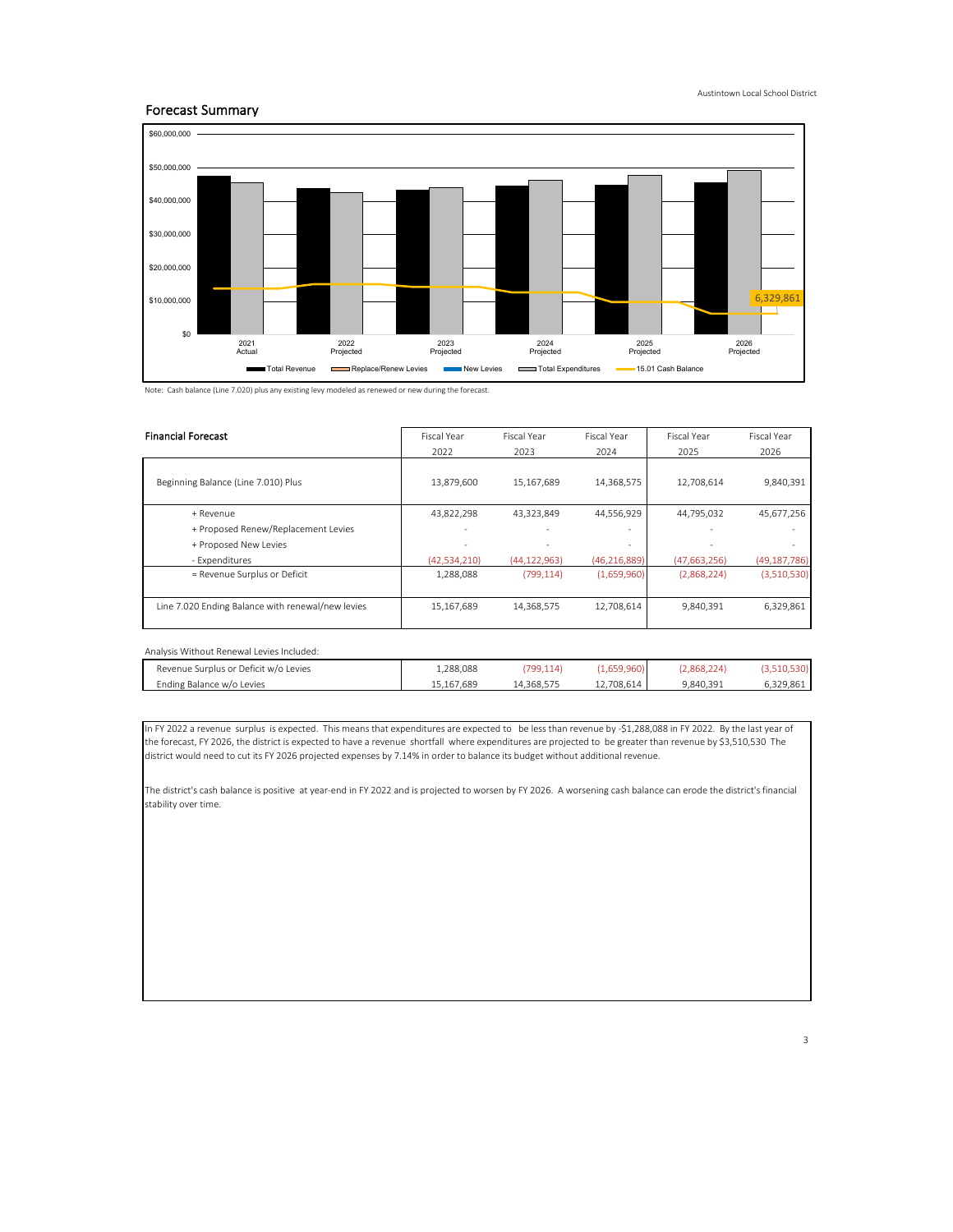## Revenue Overview





# Historical Actual Average Annual Dollar Change Compared to 5-Year Projected

|                             | Historical    | Projected   | Projected      |                                                                     |
|-----------------------------|---------------|-------------|----------------|---------------------------------------------------------------------|
|                             | Average       | Average     | Compared to    | Total revenue increased 0.97% or \$448,152 annually during the past |
|                             | Annual S      | Annual \$   | Historical     | 5-Year period and is projected to decrease -0.85% or -\$378,691     |
|                             | Change        | Change      | Variance       | annually through FY2026. All Othr Op Rev has the most projected     |
| Real Estate                 | \$264,853     | \$66,272    | ( \$198,581    | average annual variance compared to the historical average at -     |
| Public Utility              | \$73,259      | \$67,078    |                | $(56,181)$ \$510,936                                                |
| Income Tax                  | \$0           | \$0         | \$0            |                                                                     |
| <b>State Funding</b>        | \$272,985     | \$332,473   | \$59,488       |                                                                     |
| Prop Tax Allocation         | (523,014)     | \$6,715     | \$29,728       |                                                                     |
| All Othr Op Rev             | ( \$169, 365) | (5573,305)  | (5403,940)     |                                                                     |
| Other Sources               | \$371.387     | (5277, 923) | (5649,310)     |                                                                     |
|                             |               |             |                |                                                                     |
| Total Average Annual Change | \$790,105     | (5378, 691) | ( \$1,168,795) |                                                                     |
|                             | 0.97%         | $-0.85%$    | $-1.82%$       |                                                                     |

Note: Expenditure average annual change is projected

to be > \$702,922 On an annual average basis, expenditures are projected to grow faster than revenue.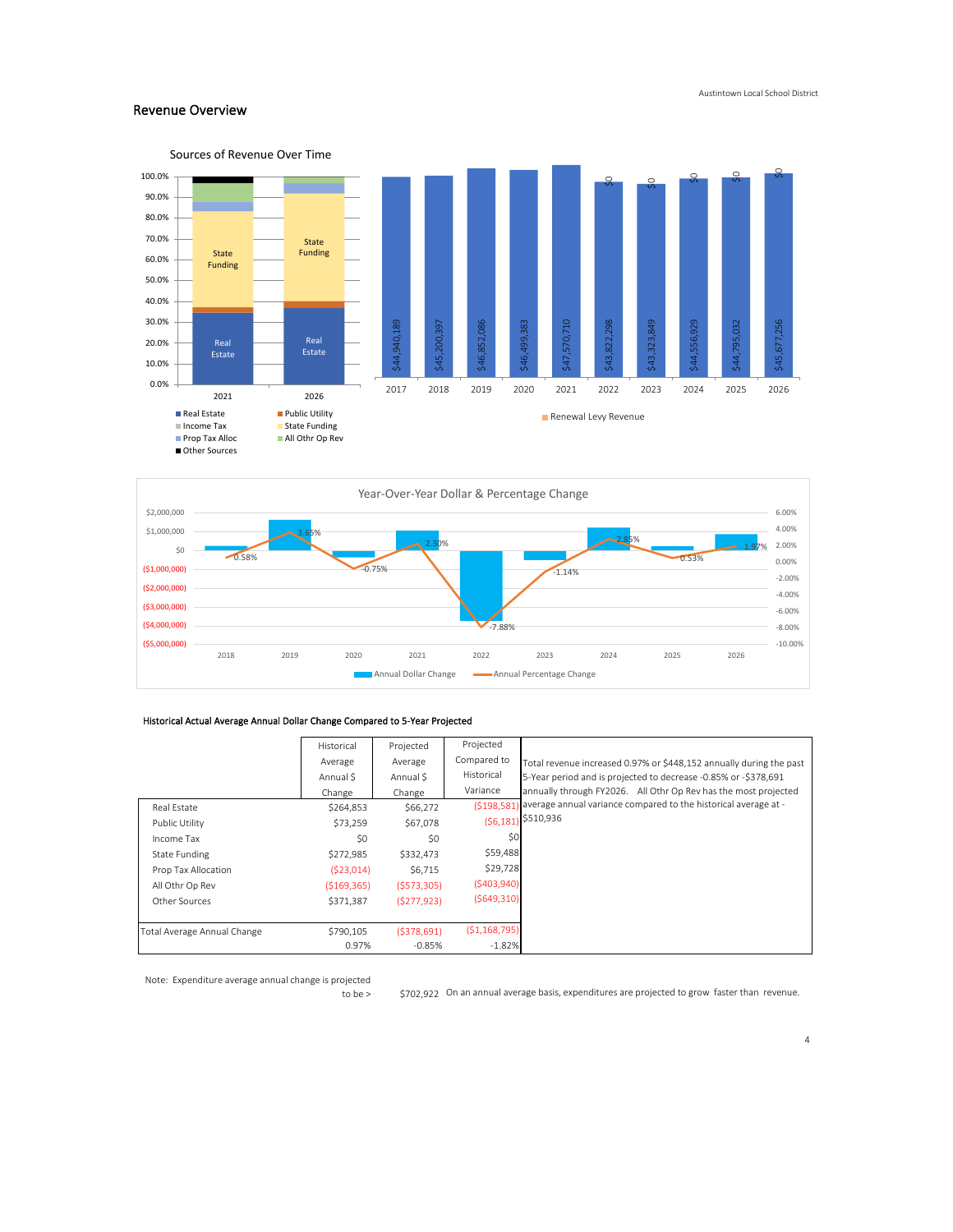## Revenue Notes

## REAL ESTATE REVENUE

Real estate property tax revenue accounts for 34.65% of total revenue. Class I or residential/agricultural taxes make up approximately 64.36% of the real estate property tax revenue. The Class I tax rate is 26.79 mills in tax year 2021. The projections reflect an average gross collection rate of 99.8% annually through tax year 2025. The revenue changed at an average annual historical rate of 1.45% and is projected to change at an average annual rate of 0.40% through FY 2026.

#### PUBLIC UTILITY - PERSONAL PROPERTY REVENUE

The public utility personal property tax revenue is generated from the personal property values, additions, and depreciation reported by the utility companies. This category currently makes up 2.58% of total district revenue. The property is taxed at the full voted tax rate which in tax year 2021 is 54.6 mills. The forecast is modeling an average gross collection rate of 100.00%. The revenue changed historically at an average annual dollar amount of \$28,756 and is projected to change at an average annual dollar amount of \$67,078 through FY 2026.

## INCOME TAX REVENUE

The district does not have an income tax levy.

#### UNRESTRICTED STATE AID REVENUE

Beginning in FY 2022 Ohio adopted the Fair School Funding Plan (FSFP). Funding is driven by a base cost methodology that incorporates the four components identified as necessary to the education process. The Base Cost is currently calculated for two years using a statewide average from historical actual data.For Austintown Local School District the calculated Base Cost total is \$31,416,750 in FY 2022. The state's share of the calculated Base Cost total is \$17,086,458 or \$4,198 per pupil.

The FSFP change to district educated enrollment could be lower than the district's historical formula funded enrollment but also potentially reduces tuition cost. In FY 2021, the district had approximately \$4,412,337 in possible tuition cost reductions. These reductions will be reflected in the purchased services expenditure

# RESTRICTED STATE AID REVENUE

Restricted aid is the portion of state per pupil funding that must be classifed as restricted use. Historically the district's restricted state aid changed annually on average by \$18,554 and is projected to change annually on average by \$396,943. Restricted funds represent 1.55% of total revenue. Starting in FY 2022 the district's Success & Wellness funding is considered restricted, the state's share of this funding is recorded as restricted is \$698,101. This funding has implications on general fund expenditures in that certain spending now occuring in a fund external to the general fund could shift to the general fund. The expenditures in this forecast are adjusted to reflect this change.

#### PROPERTY TAX ALLOCATION REVENUE

Property tax allocation primarily consists of reimbursements from the state of Ohio for local taxpayer credits or reductions. The state reduces the local taxpayer's tax bill with a 10% rollback credit, and 2.5% owner-occupied rollback credit, plus a homestead credit for qualifying taxpayers. In FY 2022, approximately 12.1% local residential property taxes will be reimbursed by the state in the form of rollback credits and approximately 5.5% will be reimbursed in the form of qualifying homestead exemption credits.

## OTHER REVENUE

Other revenue includes tuition received by the district for non-resident students educated by the district. It also includes interest income, payments in lieu of taxes, and miscellaneous revenue. The historical average annual change was -\$62,369. The projected average annual change is -\$573,305 through FY 2026. The FSFP includes per pupil funding for any open enrollment in students the district is educating. This revenue, if any, was recorded in 'other revenue' prior to FY 2022. Fiscal year 2022 and beyond will not include any open enrollment in revenue.The district posted revenue code 1227 open enrollment in revenue of \$3,033,467 in FY 2021.

#### OTHER FINANCING SOURCES

Other sources includes revenue that is generally classified as non-operating. Return advances-in are the most common revenue source. In FY 2021 the district receipted \$12,708 as advances-in and is projecting advances of \$0 in FY 2022. The district also receives other financing sources such as refund of prior year expenditures in this category. The district is projecting that all other financing sources will be \$56,369 in FY 2022 and average \$56,369 annually through FY 2026.

ADDITIONAL REVENUE NOTES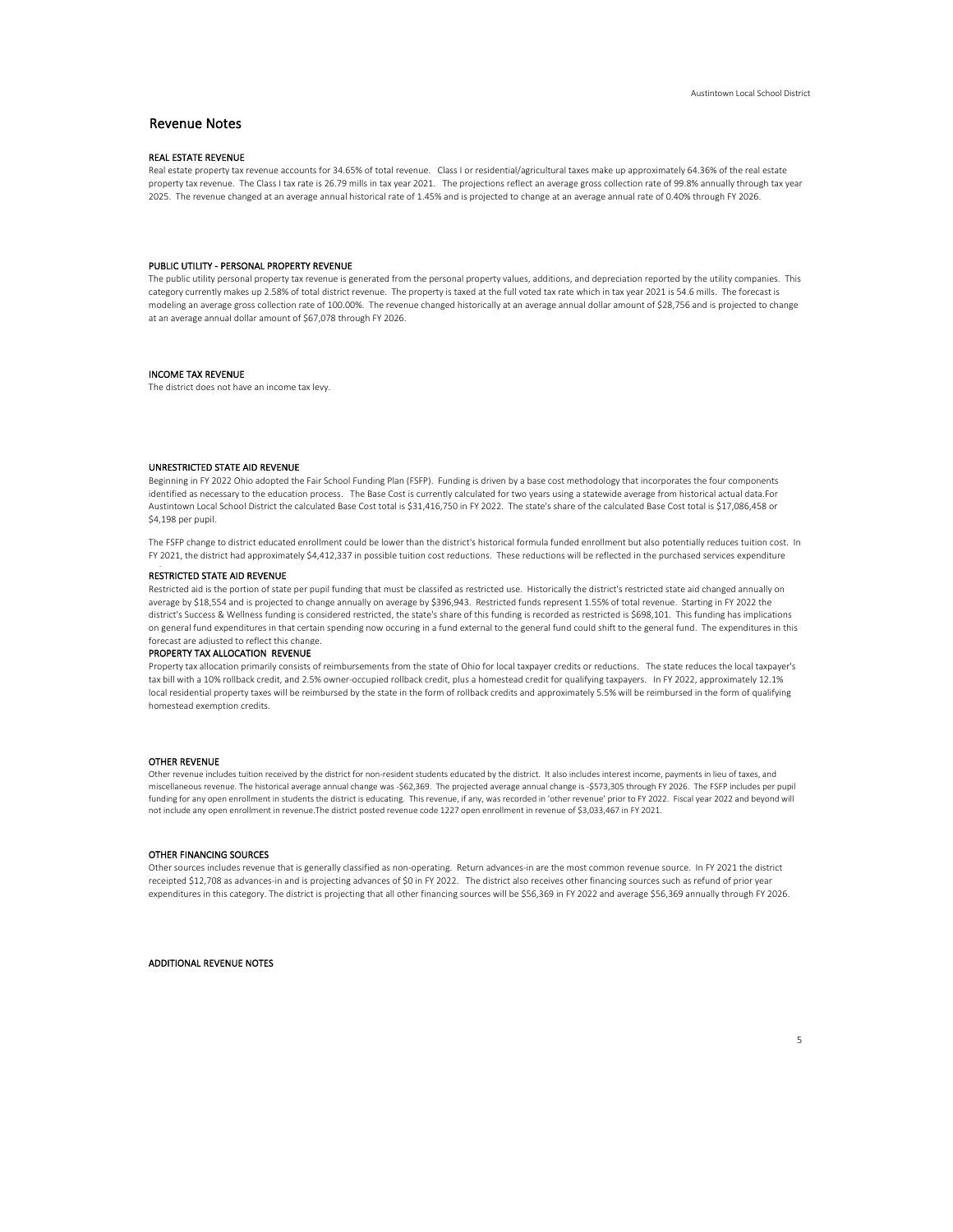# Expenditure Overview





# Historical Actual Average Annual Dollar Change Compared to 5-Year Projected

|                             | Historical  | Projected     | Projected      |                                                                        |
|-----------------------------|-------------|---------------|----------------|------------------------------------------------------------------------|
|                             | Average     | Average       | Compared to    | Total expenditures increased 0.85% or \$381,963 annually during the    |
|                             | Annual S    | Annual S      | Historical     | past 5-Year period and is projected to increase 1.54% or \$702,922     |
|                             | Change      | Change        | Variance       | annually through FY2026. Purchased Services has the largest            |
| Salaries                    | \$4,044     | \$888,682     |                | \$884,638 projected average annual variance compared to the historical |
| Benefits                    | \$26,967    | \$716,817     |                | \$689,849 average at -\$1,081,779.                                     |
| <b>Purchased Services</b>   | \$343,439   | ( \$756, 595) | ( \$1,100,035) |                                                                        |
| Supplies & Materials        | (S24, 775)  | \$29,441      | \$54,216       |                                                                        |
| Capital Outlay              | (5343, 187) | \$11,086      | \$354,273      |                                                                        |
| Intergov & Debt             | \$990       | (57, 723)     | (58, 713)      |                                                                        |
| Other Objects               | \$25,723    | \$5,937       | (519, 786)     |                                                                        |
| Other Uses                  | \$293.092   | (5184.723)    | (5477, 815)    |                                                                        |
| Total Average Annual Change | \$326,293   | \$702,922     | \$376,629      |                                                                        |
|                             | 0.85%       | 1.54%         | 0.69%          |                                                                        |

Note: Expenditure average annual change is projected

to be > \$702,922

On an annual average basis, revenue are projected to contract while expenditures grows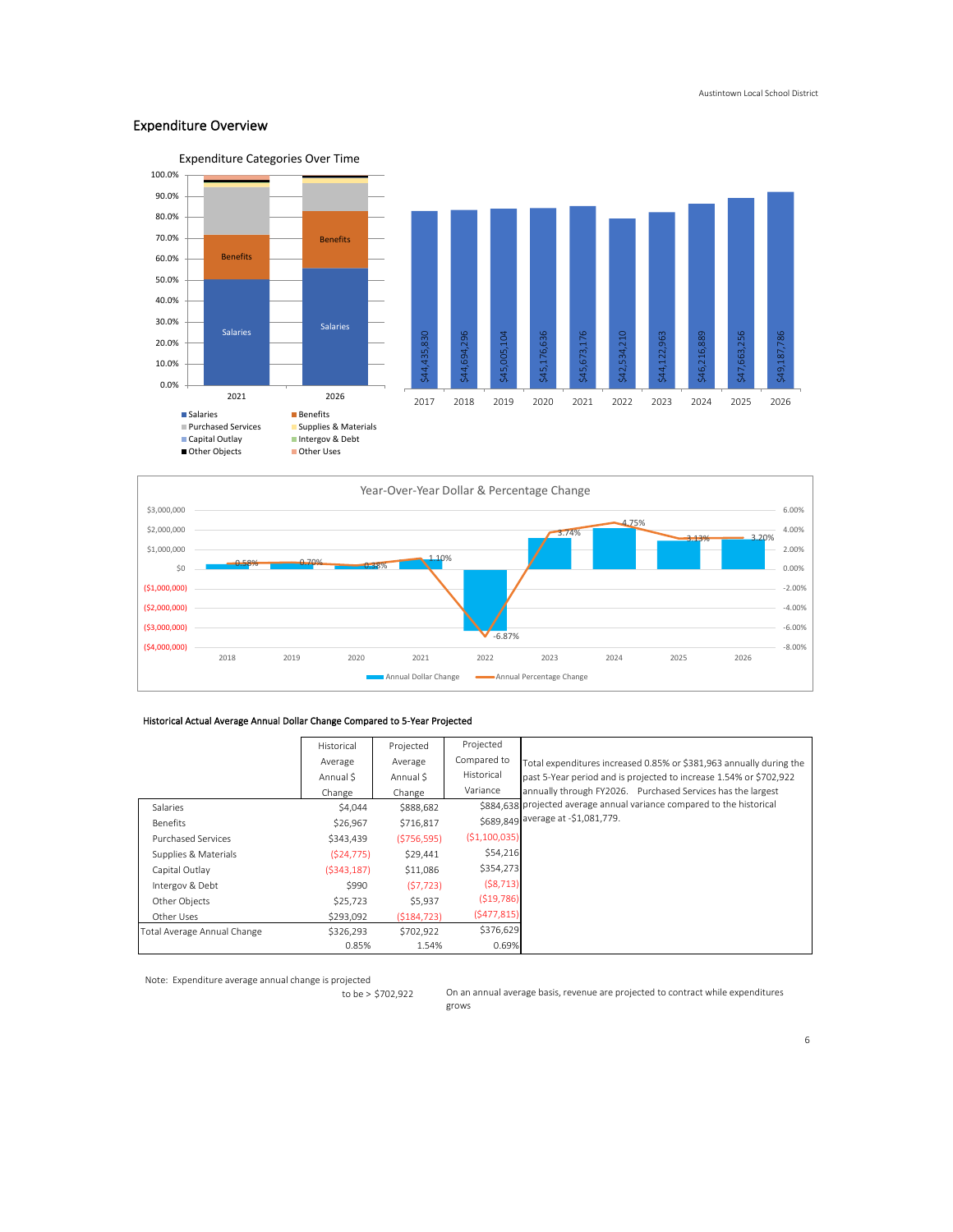## Expenditure Notes

## SALARY EXPENSE

Salaries represent 50.36% of total expenditures and increased at a historical average annual rate of 0.72% or \$166,043. This category of expenditure is projected to grow at an annual average rate of 3.42% or \$888,682 through FY 2026. The projected average annual rate of change is 2.70% more than the five year historical annual average.

## BENEFIT EXPENSE

Benefits represent 21.35% of total expenditures and increased at a historical average annual rate of 1.83% This category of expenditure is projected to grow at an annual average rate of 6.07% through FY 2026. The projected average annual rate of change is 4.24% more than the five year historical annual average.

#### PURCHASED SERVICES EXPENSE

Purchased Services represent 22.73% of total expenditures and increased at a historical average annual rate of 3.23%. This category of expenditure is projected to decrease at an annual average rate of -11.96% through FY 2026 The FSFP funds only district educated enrollment thereby reducing tuition cost for open enrollment out, community schools, STEM, and scholarships starting in FY 2022. In FY 2021 these costs totaled \$4,412,337. The graph to the left reflects the difference between past formula enrolled compared to actual district educated.

## SUPPLIES & MATERIALS EXPENSE

Supplies & Materials represent 2.17% of total expenditures and increased at a historical average annual rate of 3.92%. This category of expenditure is projected to grow at an annual average rate of 2.71% through FY 2026. The projected average annual rate of change is -1.21% less than the five year historical annual average.

### CAPITAL OUTLAY EXPENSE

Capital Outlay represent 0.02% of total expenditures and decreased at a historical average annual amount of -\$52,588. This category of expenditure is projected to  $\epsilon$ 

#### INTERGOVERNMENTAL & DEBT EXPENSE

The Intergovernmental/Debt expenditure category details general fund debt issued by the District.

#### OTHER OBJECTS EXPENSE

Other Objects represent 1.02% of total expenditures and increased at a historical average annual rate of 1.75%. This category of expenditure is projected to grow at an annual average rate of 1.23% through FY 2026. The projected average annual rate of change is -0.53% less than the five year historical annual average.

### OTHER USES EXPENSES

Other Uses includes expenditures that are generally classified as non-operating. It is typically in the form of advances-out which are then repaid into the general fund from the other district funds. In FY 2021 the district had no advances-out and has advances-out forecasted through FY 2026. The district can also move general funds permanently to other funds, the district has transfers forecasted through FY 2026. The district can also have other uses of funds.

ADDITIONAL EXPENDITURE NOTES